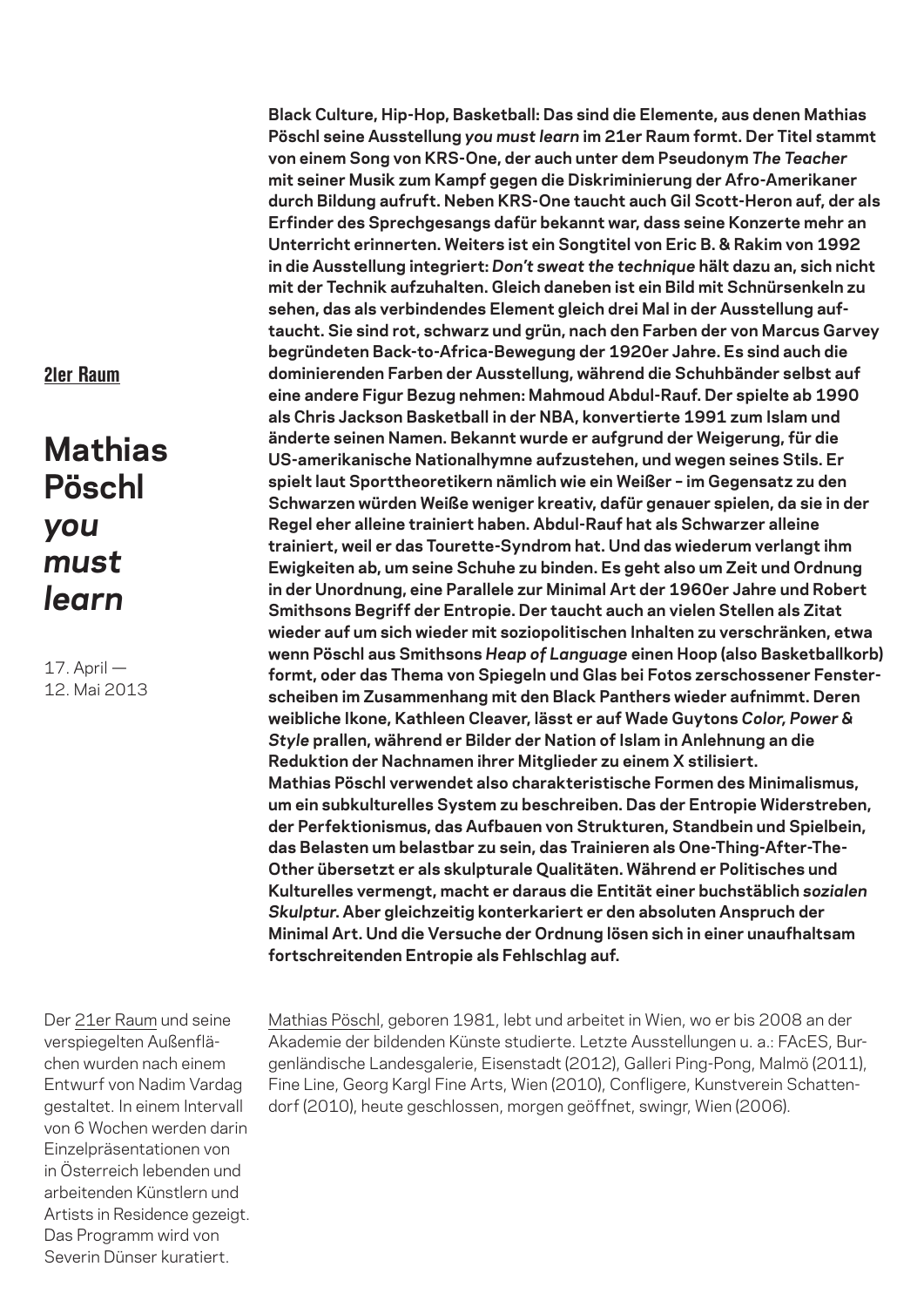| 6 21 20 19 18 17 16 15 14 |  |   |    |    |    |
|---------------------------|--|---|----|----|----|
| 22                        |  |   |    |    | 13 |
| 23                        |  |   |    |    | 12 |
| 24                        |  |   | 34 |    |    |
| 25                        |  |   |    |    | 11 |
| 26                        |  |   |    |    |    |
| 27                        |  |   |    |    | 10 |
| 28                        |  |   |    |    |    |
| 29                        |  |   |    |    | 9  |
| 20                        |  |   |    |    | 8  |
| 6                         |  |   |    |    | 7  |
| 30                        |  |   |    |    | 6  |
| 31                        |  |   |    |    |    |
| 32                        |  |   |    |    | 5  |
| 33                        |  |   |    |    | 4  |
|                           |  |   |    | 35 | 3  |
|                           |  |   |    |    | 2  |
|                           |  | 1 |    |    |    |

- 1 *O. T. (Light on It)***, 2012 10 Inkjet-Prints auf Papier, je 40 × 30 cm**
- 2 *O. T. (KRS-One)***, 2012 Graphit, Lack auf Papier, Buchcover, Glas, Lack, Holz, 47 × 68 cm Courtesy Sammlung Hainz, Wien**
- 3 *O. T. (Omar)***, 2009 Graphit auf Papier, Buchcover, Glas, Lack, MDF, 34 × 90 cm Courtesy Sammlung Gustafsson, Wien**
- 4 *O. T. (You Must Learn)***, 2012 Schwarze Kreide auf Papier, 50 × 70 cm**
- 5 *O. T.***, 2009 3 Inkjet-Prints, Graphit & Tusche auf Papier, je 21 × 29,7 cm**
	- **Courtesy Rotary Club Wien**
- 6 *O. T.***, 2013 3 Inkjet-Prints auf Papier, je 40 × 30 cm**
- 7 *O. T.***, 2013**
- 8 **Graphit auf Papier, Glas, Lack, Buch, 70 × 30 cm** *O. T.***, 2010**
	- **Inkjet-Print auf Papier, 40 × 30 cm**
- 9 *O. T.***, 2013**
	- **Buchcover, gerahmt, 28 × 22 cm**
- 10 *O. T.***, 2013 3 Inkjet-Prints auf Papier, je 126 × 90 cm**
- 11 *O. T. (The Ali in Formalism)***, 2012** 12 *O. T. (Zig)***, 2009 Schwarze Kreide auf Papier, 50 × 70 cm**
	- **Buchseite, Graphit auf Papier, Glas, Lack, Spanplatte, 60 × 90 cm**

|  | 13 O.T., 2008                                                    |
|--|------------------------------------------------------------------|
|  | Graphit und Aluminium auf Papier, 35 × 24 cm                     |
|  | <b>Courtesy Sammlung Gustafsson, Wien</b>                        |
|  | 14 O.T., 2010                                                    |
|  | 4 Inkjet-Prints auf Papier, je 30 × 40 cm                        |
|  | 15 O.T., 2013                                                    |
|  | 3 C-Prints auf PVC, je 60 × 50 cm                                |
|  | 16 O.T., 2011                                                    |
|  | Inkjet-Print, Graphit auf Papier, 21 × 29,7 cm                   |
|  | 17 O. T. (Tourette's), 2008/2013                                 |
|  | Offsetdruck, Graphit auf Papier, Glas, Vinylfar-                 |
|  | be, 16 × 12 cm & T-Shirt                                         |
|  | 18 O.T. (FOI), 2010                                              |
|  | 2 Inkjet-Prints auf Papier, je 30 × 30 cm                        |
|  | 19 O. T. (Mahmoud and Hoop of Language), 2013                    |
|  | Magazincover, Inkjet-Print auf Papier, Spiegel,                  |
|  | $50 \times 73$ cm                                                |
|  | 20 O.T., 2009                                                    |
|  | <b>Schwarze Kreide auf Papier,</b>                               |
|  | 50 × 70 cm & 45 × 63 cm                                          |
|  | 21 O.T., 2009                                                    |
|  | 4 Inkjet-Prints auf Papier, Tape, Lack, MDF,                     |
|  | 50 × 12 × 20 cm                                                  |
|  | 22 O.T., 2013                                                    |
|  | <b>Schwarze Kreide auf Papier,</b>                               |
|  | 5-teilig, je $30 \times 40$ cm                                   |
|  | 23 O.T., 2013                                                    |
|  | Inkjet-Print auf Papier, Dispersionsfarbe, Maße                  |
|  | variabel                                                         |
|  | 24 O. T. (Talkin' and Testifyin'), 2011                          |
|  | Inkjet-Print auf Buchseite, 20 × 14 cm                           |
|  | 25 O.T. (Kathleen), 2010                                         |
|  | Graphit auf Papier, Buchcover, Glas, Lack, MDF,                  |
|  | $60 \times 55$ cm                                                |
|  | <b>Courtesy Sammlung Fazekas, Wien</b>                           |
|  | 26 O.T., 2009                                                    |
|  | Inkjet-Print auf Papier, 62 × 48 cm                              |
|  | 27 O.T. (Gil), 2009                                              |
|  | Graphit auf Papier, Inkjet-Print, Glas, Lack,<br>MDF, 36 × 90 cm |
|  | <b>Courtesy Sammlung Steilmann, Deutschland</b>                  |
|  | 28 O.T. (Huey), 2011                                             |
|  | Graphit auf Papier, Glas, Lack, MDF, 60 × 41 cm                  |
|  | <b>Courtesy Sammlung Gutmann, Tirol</b>                          |
|  | 29 O.T., 2012                                                    |
|  | 3 Inkjet-Prints auf Papier, je 42 × 32 cm                        |
|  | m 30 O.T., 2012                                                  |
|  | Graphit auf Papier, Glas, Lack, Buch, 130 × 45 cm                |
|  | 31 O.T., 2010                                                    |
|  | Inkjet-Print auf Papier, 40 × 30 cm                              |
|  | 32 O. T. (Program A / Program B), 2012                           |
|  | Schwarze Kreide auf Papier, je 30 × 42 cm                        |
|  | 33 O.T. (Supreme), 2013                                          |
|  | Inkjet-Print auf Papier, 110 × 84 cm                             |
|  | 34 O.T., 2009                                                    |
|  | Zink, Holz, Lack, Schutt, ca. 220 × 180 × 65 cm                  |
|  | 35 O.T., 2013                                                    |
|  | Holz, Lack, Plane, Glas, 170 × 140 × 60 cm                       |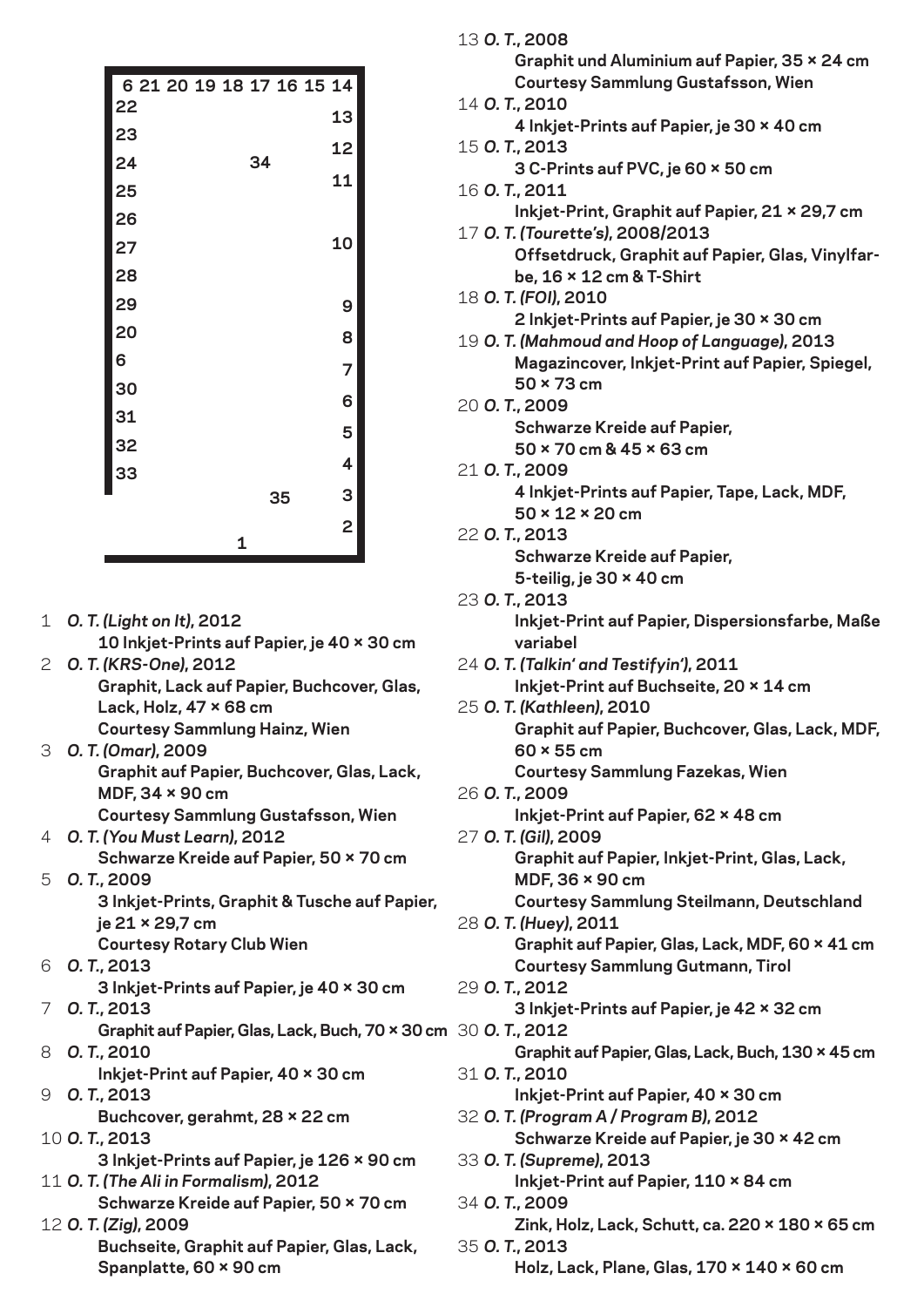21er Raum

**Mathias Pöschl** *you must learn*

April 17 — May 12, 2013 **Black culture, hip hop, basketball: these are the elements from which Mathias Pöschl forms his exhibition** *you must learn* **at the 21er Raum. The title derives from a song by KRS-One, who also uses the pseudonym** *The Teacher* **in calling out for struggle against the discrimination of Afro-Americans. Gil Scott-Heron also makes an appearance in the exhibition; as one of the inventors of spoken-word performance, he was known for concerts reminiscent of lectures on social issues. The title of a 1992 song by Eric B. & Rakim has also been integrated in the exhibition:** *Don't sweat the technique* **is a reminder not to waste time on the details. Right next to it is a picture of shoelaces, which appear three times in the exhibition as a unifying element. They are red, black and green after the colors of the Back-to-Africa movement founded by Marcus Garvey in the 1920s. These are also the colors dominating the exhibition as a whole, while the shoelaces themselves reference another figure: Mahmoud Abdul-Rauf. Beginning in 1990, he played basketball in the NBA under his original name Chris Jackson, which he changed upon converting to Islam in 1991. The basketball player became more widely known on account of his refusal to stand for the American national anthem, and also on account of his style. According to sport theorists, he played like a white man – allegedly whites, in contrast to blacks, play less creatively but more precisely, because they tend to do more of their training alone. Abdul-Rauf trained alone because he has Tourette syndrome. And it was on account of this condition that it took him forever to tie his shoes. Pöschl is dealing with issues like time and order in disorder, a parallel to the Minimal Art of the 1960s and to Robert Smithson's concept of entropy. This artist appears as a quote at many points, and he is set in relationship with sociopolitical content, for instance when Pöschl forms a (basketball) hoop out of Smithson's** *Heap of Language***, or when he relates the theme of mirrors and glass to photos of shot-out storefront windows in the context of the Black Panthers. The artist lets the organization's female icon, Kathleen Cleaver, collide with Wade Guyton's** *Color, Power & Style***, while also stylizing pictures of the Nation of Islam in allusion to the reduction of their member's surnames to an X.**

**Mathias Pöschl employs characteristic forms of Minimalism in describing a subcultural system. He translates into sculptural qualities ideas like striving against entropy, perfectionism, the development of structures, pivot leg and free leg, enduring to raise endurance, or the methodical doing-one-thing-afteranother of training practices. Mixing the political and the cultural, he makes from them the entity of a literally** *social sculpture***. And yet at the same time he goes against the grain of Minimal Art's pretenses relating to the absolute. The attempts at producing order miss the mark in the end, dissolving into an unstoppably advancing entropy.**

The 21er Raum with its mirrored outer surface was designed by Nadim Vardag. At six-week intervals the space features new solo presentations by artists who live and work in Austria as well as the Belvedere artists in residence. The program is curated by Severin Dünser.

Mathias Pöschl, born in 1981, lives and works in Vienna, where he studied at the Academy of Fine Arts until 2008. His recent exhibitions include: FAcES, Burgenländische Landesgalerie, Eisenstadt (2012), Galleri Ping-Pong, Malmö (2011), Fine Line, Georg Kargl Fine Arts, Vienna (2010), Confligere, Kunstverein Schattendorf (2010), heute geschlossen, morgen geöffnet, swingr, Vienna (2006).